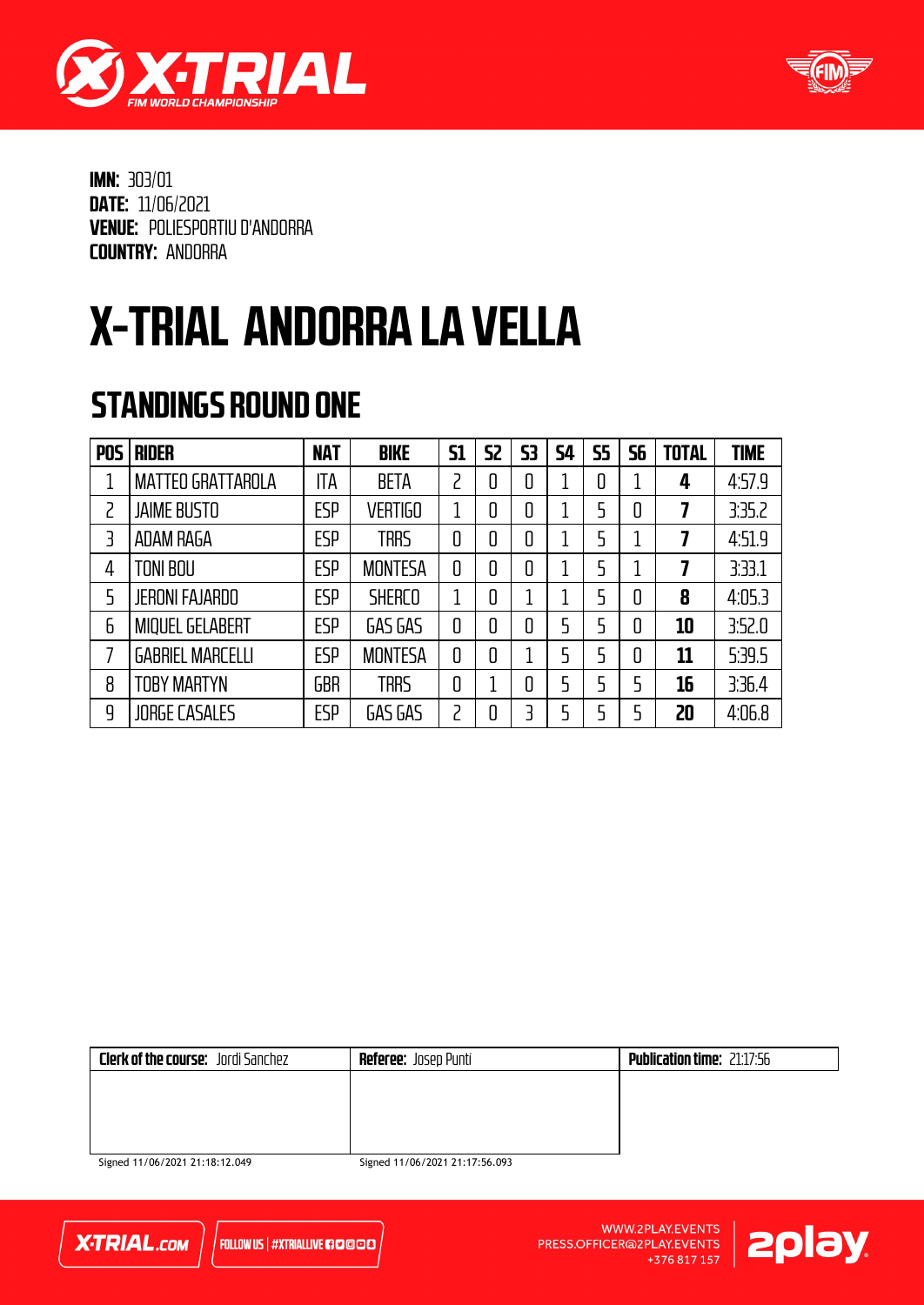



# X-TRIAL ANDORRA LA VELLA

### STANDINGS ROUND TWO

#### STANDINGS HEAT 1

| <b>POS</b> | <b>RIDER</b>           | <b>NAT</b> | <b>BIKE</b> | C1 | S2 | 53 | <b>S4</b> | <b>S5</b> | 56 | <b>TOTAL</b> | <b>TIME</b> |
|------------|------------------------|------------|-------------|----|----|----|-----------|-----------|----|--------------|-------------|
|            | ADAM RAGA              | <b>ESP</b> | TRRS        |    |    |    |           |           |    |              | 5:07.0      |
|            | <b>JAIME BUSTO</b>     | ESP        | VERTIGO     |    |    |    |           |           |    |              | 4:30.6      |
|            | <b>MIQUEL GELABERT</b> | ESP        | GAS GAS     |    |    |    |           |           |    | 30           | 1:01.6      |

#### STANDINGS HEAT 2

| POS I | <b>RIDER</b>             | <b>NAT</b> | <b>BIKE</b>    | <b>S1</b> | 52 | 53 | <b>S4</b> | <b>S5</b> | 56 | <b>TOTAL</b> | <b>TIME</b> |
|-------|--------------------------|------------|----------------|-----------|----|----|-----------|-----------|----|--------------|-------------|
|       | <b>TONI BOU</b>          | ESP        | <b>MONTESA</b> |           |    |    |           |           |    | 0            | 3:59.5      |
|       | <b>MATTEO GRATTAROLA</b> | ۱TA        | <b>BETA</b>    |           |    |    |           |           |    | 13           | 4:52.       |
|       | JERONI FAJARDO           | ESP        | Sherco         |           |    |    |           |           |    | 17           | 4:32.5      |

| <b>Clerk of the course:</b> Jordi Sanchez | <b>Referee:</b> Josep Puntí | <b>Publication time: 21:17:56</b> |
|-------------------------------------------|-----------------------------|-----------------------------------|
|                                           |                             |                                   |
|                                           |                             |                                   |
|                                           |                             |                                   |
| 0.4224441011001324363400                  | $C = 4410112034247551002$   |                                   |

Signed 11/06/2021 21:18:12.049



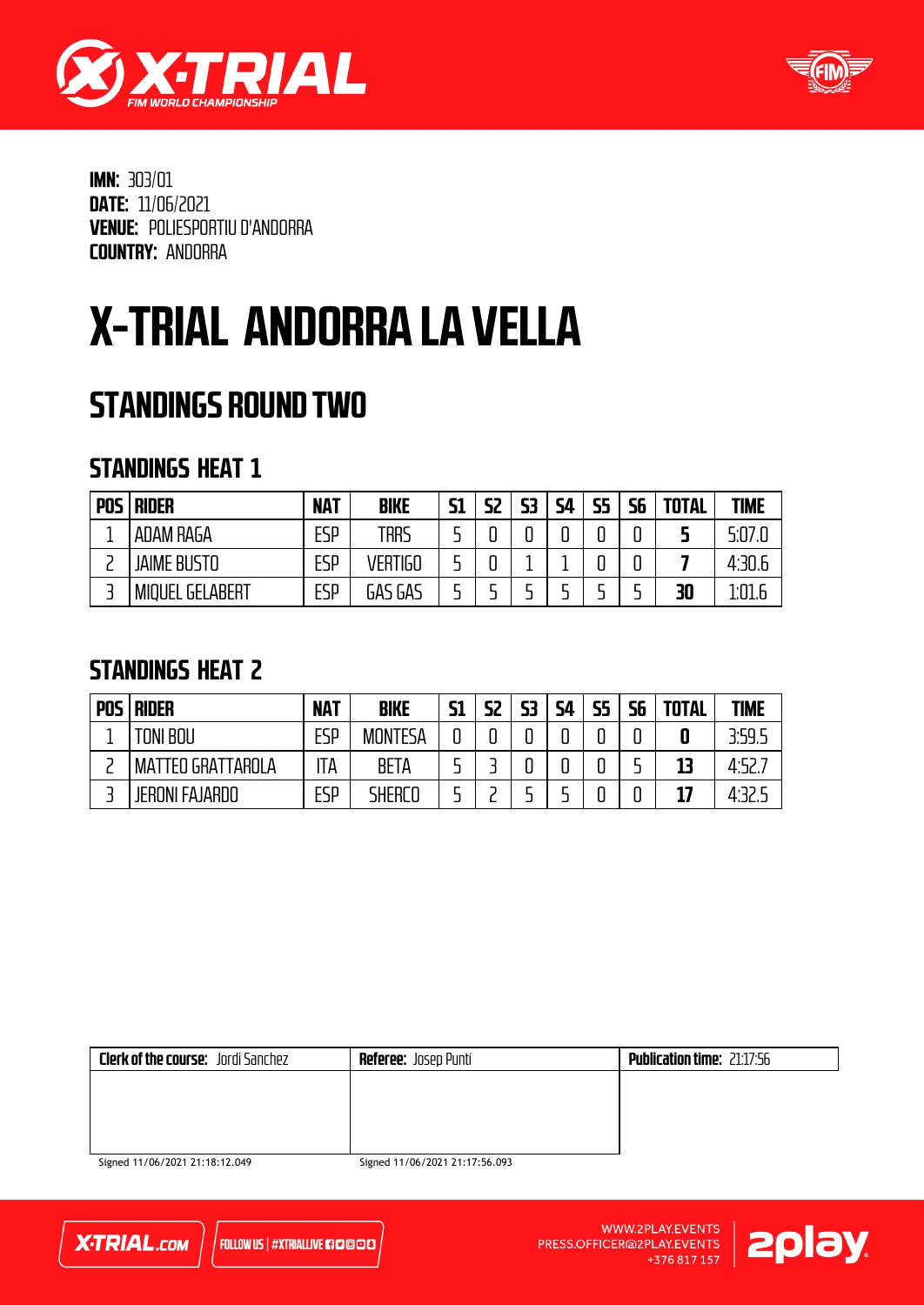



## X-TRIAL ANDORRA LA VELLA

#### STANDINGS RUNNERS-UP FINAL

| <b>POS</b> | <b>RIDER</b>               | <b>NAT</b> | <b>BIKE</b> | г1<br>וכ | 52<br>-- | 53<br>-- | ς, | <b>S5</b> | 56 | <b>TOTAL</b> | <b>TIE-BREAK</b> |
|------------|----------------------------|------------|-------------|----------|----------|----------|----|-----------|----|--------------|------------------|
|            | <b>JAIME BUSTO</b>         | ESP        | VERTIGO     | n<br>U   |          |          |    |           |    | O            | (0.46.0)<br>◡    |
| _          | TAROLA<br>МA<br>GRAT<br>ΈO | TA         | <b>BETA</b> | ◠<br>ັ   |          |          |    |           |    | O            | (0.36.)          |

(FINAL POSITIONS AFTER THE TIE-BREAK SECTION)

#### STANDINGS FINAL

| <b>POS</b> | <b>RIDER</b> | <b>NAT</b> | <b>BIKE</b>         | <b>C1</b><br>נכ | 52     | 53                       | ςд<br>┙╹ | 55<br>-- | <b>S6</b> | <b>TOTAL</b> |
|------------|--------------|------------|---------------------|-----------------|--------|--------------------------|----------|----------|-----------|--------------|
|            | BOU<br>tnni  | ESP        | 'TESA<br><b>MON</b> | n<br>u          | ◠<br>ບ | $\overline{\phantom{a}}$ | u        |          | u         | 0            |
|            | ADAM RAGA    | ESP        | trrs                | -               | ີ      |                          | ┍<br>u   |          | -<br>-    | -11          |

| Clerk of the course: Jordi Sanchez | <b>Referee:</b> Josep Puntí | <b>Publication time: 21:17:56</b> |
|------------------------------------|-----------------------------|-----------------------------------|
|                                    |                             |                                   |
|                                    |                             |                                   |
|                                    |                             |                                   |
|                                    |                             |                                   |

Signed 11/06/2021 21:18:12.049



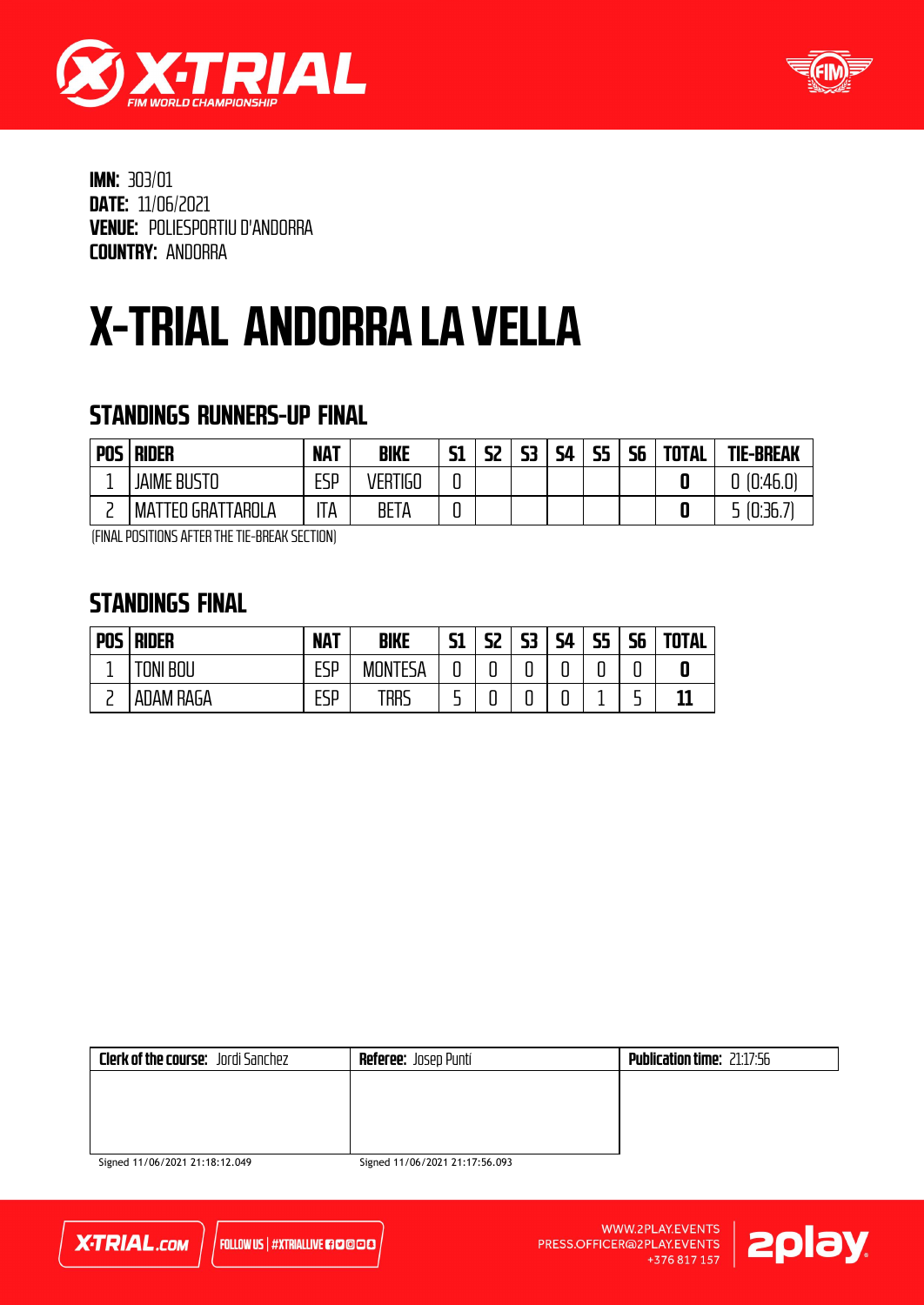



## X-TRIAL ANDORRA LA VELLA

#### X-TRIAL CLASSIFICATION

| <b>POS</b> | <b>RIDER</b>             | <b>NAT</b> | <b>BIKE</b>    | <b>S1</b> | 52 | 53 | 54 | <b>S5</b> | 56 | <b>TOTAL</b> |           |
|------------|--------------------------|------------|----------------|-----------|----|----|----|-----------|----|--------------|-----------|
|            | TONI BOU                 | <b>ESP</b> | <b>MONTESA</b> | 0         | 0  | 0  | 0  | 0         | 0  | 0            | Final     |
|            | ADAM RAGA                | <b>ESP</b> | <b>TRRS</b>    | 5         | 0  | 0  | 0  |           | 5  | 11           | Final     |
| 3          | <b>JAIME BUSTO</b>       | <b>ESP</b> | <b>VERTIGO</b> | 0         |    |    |    |           |    | 0            | <b>RF</b> |
| 4          | <b>MATTEO GRATTAROLA</b> | ITA        | <b>BETA</b>    | 0         |    |    |    |           |    | 0            | <b>RF</b> |
| 5          | <b>JERONI FAJARDO</b>    | <b>ESP</b> | <b>SHERCO</b>  | 5         | 2  | 5  |    | 0         | 0  | 17           | Round 2   |
| 6          | <b>MIQUEL GELABERT</b>   | <b>ESP</b> | GAS GAS        | 5         | 5  | 5  |    |           | 5  | 30           | Round 2   |
|            | <b>GABRIEL MARCELLI</b>  | <b>ESP</b> | <b>MONTESA</b> | 0         | 0  |    |    |           | 0  | 11           | Round 1   |
| 8          | TOBY MARTYN              | <b>GBR</b> | <b>TRRS</b>    | 0         | 1  | 0  |    | 5         | 5  | 16           | Round 1   |
| 9          | <b>JORGE CASALES</b>     | <b>ESP</b> | GAS GAS        | כ         | 0  | 3  |    |           | 5  | 20           | Round 1   |

| <b>Clerk of the course:</b> Jordi Sanchez | <b>Referee:</b> Josep Puntí | <b>Publication time: 21:17:56</b> |
|-------------------------------------------|-----------------------------|-----------------------------------|
|                                           |                             |                                   |
|                                           |                             |                                   |
|                                           |                             |                                   |
|                                           |                             |                                   |

Signed 11/06/2021 21:18:12.049